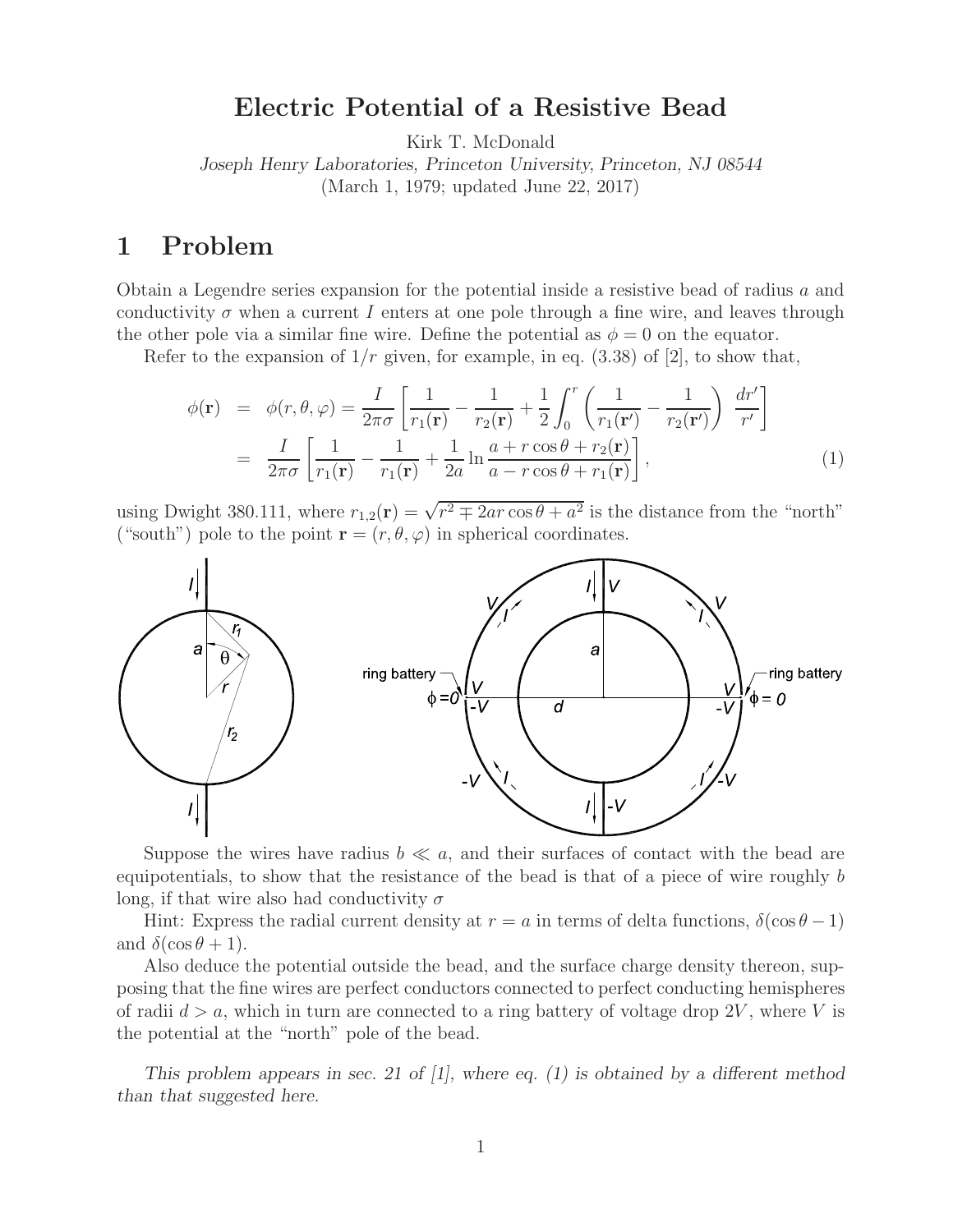## **2 Solution**

#### **2.1 Potential inside the Resistive Bead**

Although current is flowing inside the resistive bead, its interior remains electrically neutral to a very good approximation.<sup>1</sup> Hence, the electromagnetic scalar potential  $\phi$  satisfies Laplace's equation,  $\nabla^2 \phi = 0$ .

We analyze the problem in spherical coordinates  $(r, \theta, \varphi)$ , with the origin at the center of the bead of radius a, and  $\theta = 0$  and  $\pi$  at the points of contact with the wires. The problem has axial symmetry, so  $\phi$  will be independent of  $\varphi$ . We require the potential to be well behaved at the origin, so it can be expressed in a Legendre series,

$$
\phi(r < a) = \sum_{n=0}^{\infty} A_n \left(\frac{r}{a}\right)^n P_n(\cos \theta). \tag{2}
$$

The convention that  $\phi = 0$  at the equator,  $\theta = \pi/2$ , implies that  $A_n = 0$  for n even. Therefore, we can write,

$$
\phi(r < a) = \sum_{n \text{ odd}} A_n \left(\frac{r}{a}\right)^n P_n(\cos \theta). \tag{3}
$$

To complete the solution inside the bead, we need a boundary condition on the potential  $\phi$  at the surface of the sphere  $r = a$ . We know that the radial component of the current density,  $J_r$  is zero at the surface, except for the contact points where the current enters and exits. Since  $J = \sigma E = -\sigma \nabla \phi$ , we obtain a condition on the derivative of the potential at the boundary,

$$
\frac{\partial}{\partial r}\phi(r=a^{-})=-E_r(r=a^{-})=-\frac{J_r(r=a^{-})}{\sigma}.
$$
\n(4)

In the limit of very fine wires, the current density  $J_r(r = a^-)$  is zero except at the poles, so we can express it in terms of Dirac  $\delta$  functions. The current dI that crosses an annular region on the surface of the bead of angular extent  $d\cos\theta$  centered on angle  $\theta$  is given by,

$$
dI = 2\pi a^2 J_r(a^-,\theta) d\cos\theta.
$$
 (5)

Current I enters at  $\cos \theta = 1$ , and exits at  $\cos \theta = -1$ . Hence, the form,

$$
J_r(a^-,\theta) = \frac{I}{2\pi a^2} \left[ -\delta(\cos\theta - 1) + \delta(\cos\theta + 1) \right].
$$
 (6)

describes the entrance and exit currents upon integration of eq. (5).

Combining eqs.  $(3)-(4)$  and  $(6)$ , we have,

$$
\sum_{n \text{ odd}} \frac{n A_n}{a} P_n(\cos \theta) = \frac{I}{2\pi a^2 \sigma} [\delta(\cos \theta - 1) - \delta(\cos \theta + 1)]. \tag{7}
$$

<sup>1</sup>For a discussion of the slight departure from electrical neutrality of current-carrying conductors, see [3].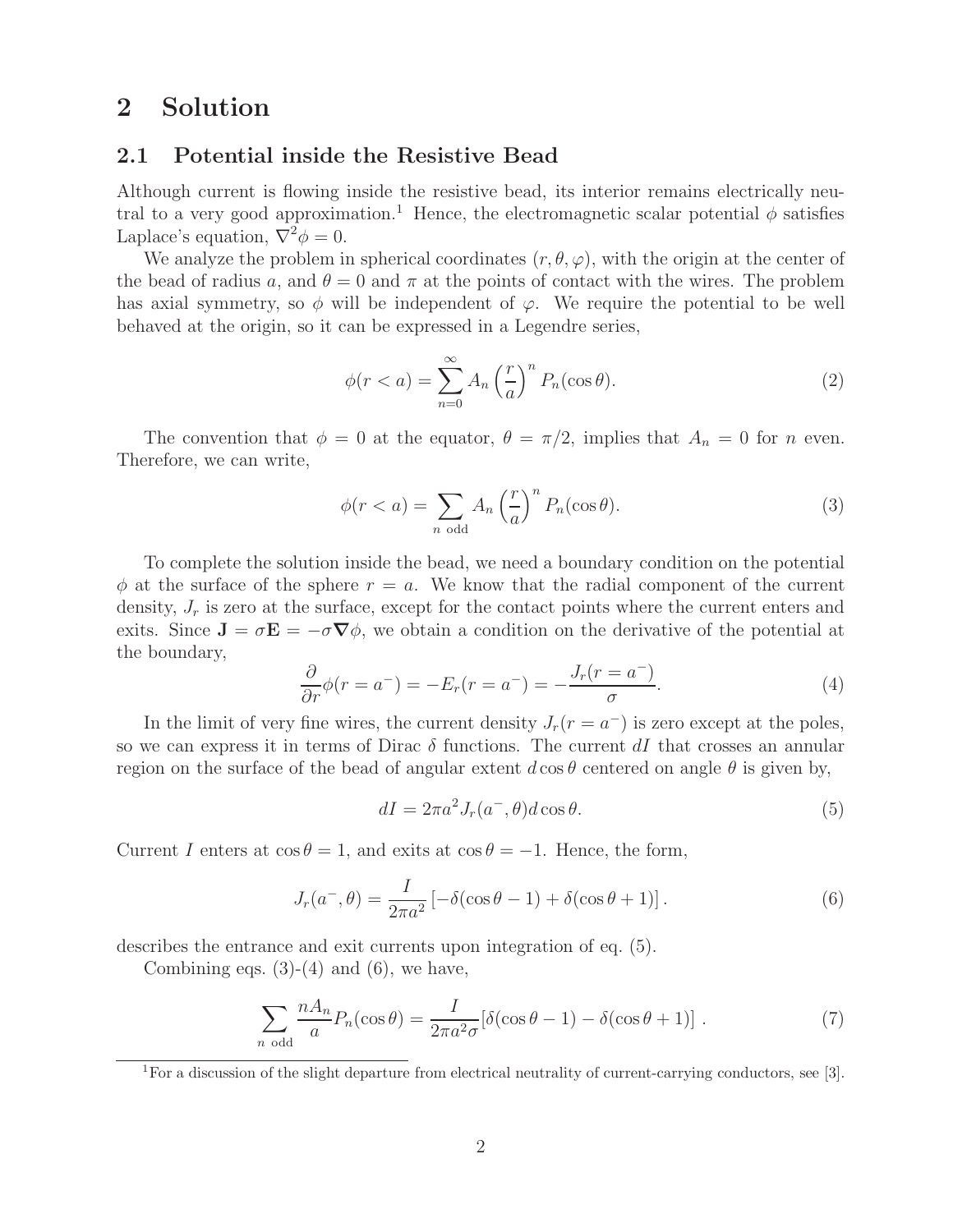As usual, to evaluate the Fourier coefficients  $A_n$ , we multiply eq. (7) by  $P_n(\cos \theta)$  and integrate over  $d \cos \theta$  to find, recalling that  $\int_{-1}^{1} P_m(x) P_n(x) dx = 2 \delta_{mn} / (2n + 1)$ ,

$$
\frac{nA_n}{a} \int_{-1}^1 P_n^2(\cos \theta) \, d\cos \theta = \frac{2nA_n}{(2n+1)a} = \frac{2I}{2\pi a^2 \sigma} \,. \tag{8}
$$

Thus, the Legendre series expansion for the potential is,

$$
\phi(r < a, \theta) = \frac{I}{2\pi a \sigma} \sum_{n \text{ odd}} \left(2 + \frac{1}{n}\right) \left(\frac{r}{a}\right)^n P_n(\cos \theta). \tag{9}
$$

## **2.2 Current Density inside the Bead**

Inside the resistive bead, the current density **J** is given by,

$$
\mathbf{J} = \sigma \mathbf{E} = -\sigma \frac{\partial \phi}{\partial r} \hat{\mathbf{r}} - \frac{\sigma}{r} \frac{\partial \phi}{\partial \theta} \hat{\boldsymbol{\theta}} = -\sigma \frac{\partial \phi}{\partial r} \hat{\mathbf{r}} + \frac{\sigma \sin \theta}{r} \frac{\partial \phi}{\partial \cos \theta} \hat{\boldsymbol{\theta}}.
$$
(10)

In the midplane,  $(\theta = \pi/2)$ , the current density has only a  $\theta$ -component (−z-component), with

$$
J_z(r,\theta = \pi/2) = -\frac{I}{2\pi ar} \sum_{n \text{ odd}} \frac{2n+1}{n} \left(\frac{r}{a}\right)^n \frac{dP_n(0)}{d\cos\theta} \tag{11}
$$

$$
= \frac{I}{2\pi ar} \sum_{n \text{ odd}} \frac{(n+1)(2n+1)}{n} \left(\frac{r}{a}\right)^n P_{n+1}(0) = \frac{I}{\pi ar} \sum_{n=0}^{\infty} \frac{(n+1)(4n+3)}{2n+1} \left(\frac{r}{a}\right)^{2n+1} P_{2n+2}(0),
$$

using eq.  $(14).<sup>2</sup>$ 

The total current across the midplane is,

$$
I_z(\theta = \pi/2) = 2\pi \int_0^a J_z(r, \theta = \pi/2) r dr
$$
  
=  $\frac{I}{2a} \int_0^a \sum_{n=0}^\infty \frac{(n+1)(4n+3)}{2n+1} \left(\frac{r}{a}\right)^{2n+2} P_{2n+2}(0) dr = I \sum_{n=0}^\infty \frac{4n+3}{2n+1} P_{2n+2}(0) = -I,$  (16)

as expected, based on numerical evaluation of eq. (16) for terms up to  $n = N$  as shown in the figure below.<sup>3</sup>

<sup>2</sup>Some useful relations among the Legendre polynomials are, from eqs.  $(3.29)$  and  $(3.31)$  of [2],

$$
(2n+1)P_n(x) = P'_{n+1}(x) - P'_{n+1}(x), \tag{12}
$$

$$
(1 - x2)\frac{dP_n(x)}{dx} = n[P_{n-1}(x) - xP_n(x)],
$$
 (13)

$$
\frac{dP_n(x)}{dx} = nP_{n-1}(x) + x\frac{dP_{n-1}(x)}{dx} = -(n+1)P_{n+1}(x) + x\left((2n+1)P_n(x) + \frac{dP_{n-1}(x)}{dx}\right),\tag{14}
$$

$$
\int_{-1}^{1} x P_n(x) P_{m-1}(x) dx = \frac{2n}{(2n+1)(2n-1)} \delta_{mn}.
$$
 (15)

where  $P'_n$ 

 $3$ Due to Boris Ivetić, http://kirkmcd.princeton.edu/examples/resistive\_bead\_k3.nb.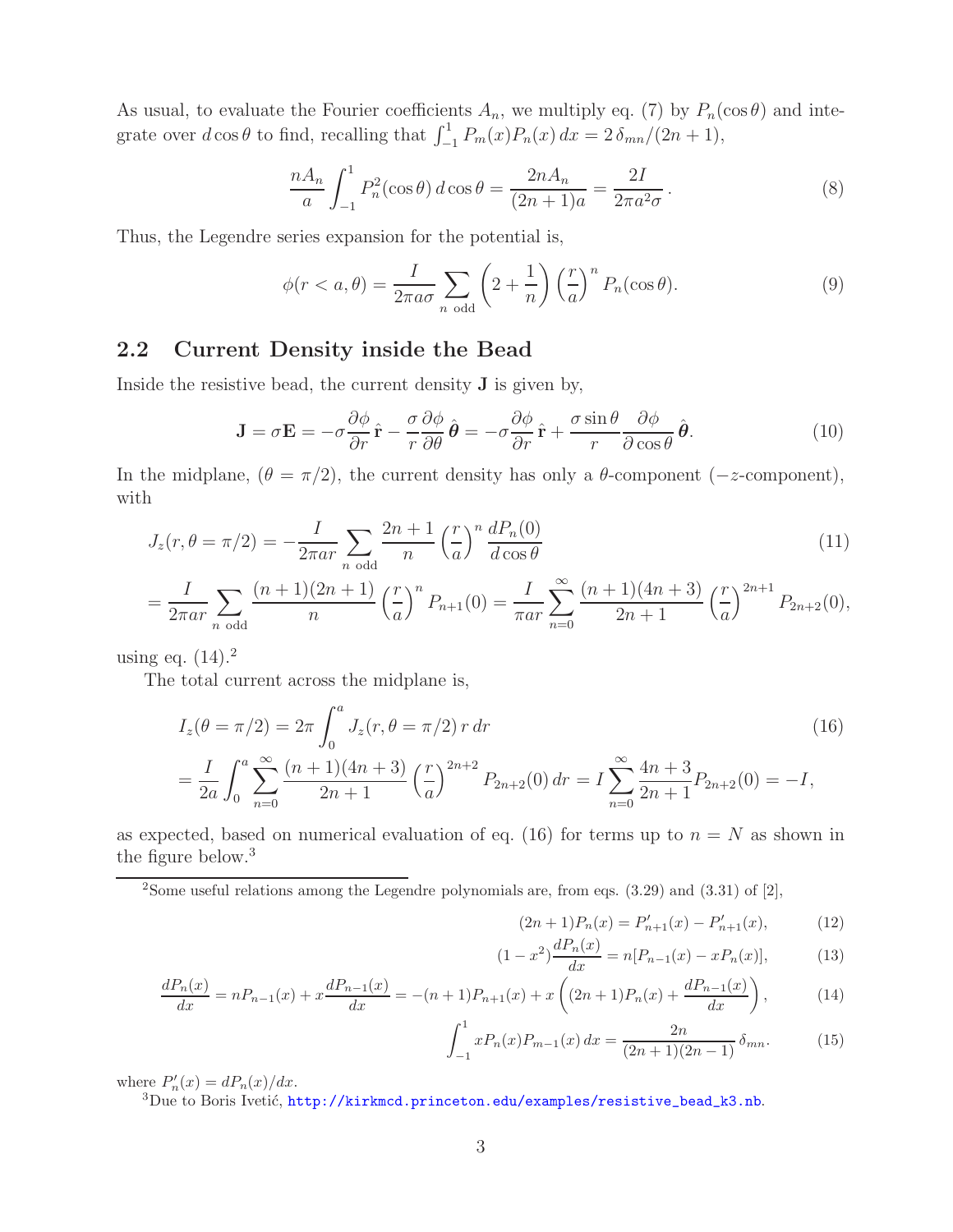

The current density along the axis of the bead is,

$$
J_z(r,\theta=0) = -\frac{I}{2\pi a^2} \sum_{n \text{ odd}} (2n+1) \left(\frac{r}{a}\right)^{n-1} = -\frac{I}{2\pi a^2} \left(3 + 7\frac{r^2}{a^2} + 11\frac{r^4}{a^4} + \cdots\right),\tag{17}
$$

which diverges at the poles  $(r = a, \theta = 0, \pi)$ , while that on the surface of the bead is,

$$
J_{\theta}(a^{-},\theta) = -\frac{I\sin\theta}{2\pi a^{2}} \sum_{n \text{ odd}} \frac{2n+1}{n} P'_{n}(\cos\theta)
$$
  

$$
= -\frac{I}{2\pi a^{2} \sin\theta} \sum_{n \text{ odd}} (2n+1) [P_{n-1}(\cos\theta) - \cos\theta P_{n}(\cos\theta)],
$$
(18)

using eq.  $(13)$ , which also is ill behaved at the poles.<sup>4</sup>

These divergences result from the unphysical assumption that the wires have zero radius. For wires of finite radius b, the series  $(9)$  for the potential will be cut off at large n, as discussed further below, such that all fields and current densities are finite.

### **2.3 Closed Form for the Interior Potential**

To express the series  $(9)$  in closed form, we utilize the expansion for the distance  $r_1$  between the points  $(a, 0, \varphi)$  and  $\mathbf{r} = (r, \theta, \varphi)$  given in eq. (3.38) of [2],

$$
\frac{1}{r_1} = \frac{1}{a} \sum_{n=0}^{\infty} \left(\frac{r}{a}\right)^n P_n(\cos \theta),\tag{20}
$$

Similarly, the distance  $r_2$  between the points  $(a, \pi, \varphi)$  and  $(r, \theta, \varphi)$  is,

$$
\frac{1}{r_2} = \frac{1}{a} \sum_{n=0}^{\infty} \left(\frac{r}{a}\right)^n P_n(\cos(\theta - \pi)) = \frac{1}{a} \sum_{n=0}^{\infty} \left(\frac{r}{a}\right)^n P_n(-\cos\theta) = \frac{1}{a} \sum_{n=0}^{\infty} (-1)^n \left(\frac{r}{a}\right)^n P_n(\cos\theta).
$$
\n(21)

 $\frac{4}{\pi}$  For  $x = \cos \theta \approx 1$ ,  $\sin \theta = \sqrt{1 - x^2} \approx \sqrt{2(1 - x)}$  and  $P_n(x) = \sum_{m=0}^n [C_m^n]^2 (x - 1)^{n-m} (1 + x)^m / 2^n \approx$  $1 - n^2(1 - x)/2$ , so that eq. (18) leads to,

$$
J_{\theta}(a^-, x \approx 1) \approx -\frac{I}{2\pi a^2} \frac{\sqrt{1-x}}{2\sqrt{2}} \sum_{n \text{ odd}} (4n^2 - 1).
$$
 (19)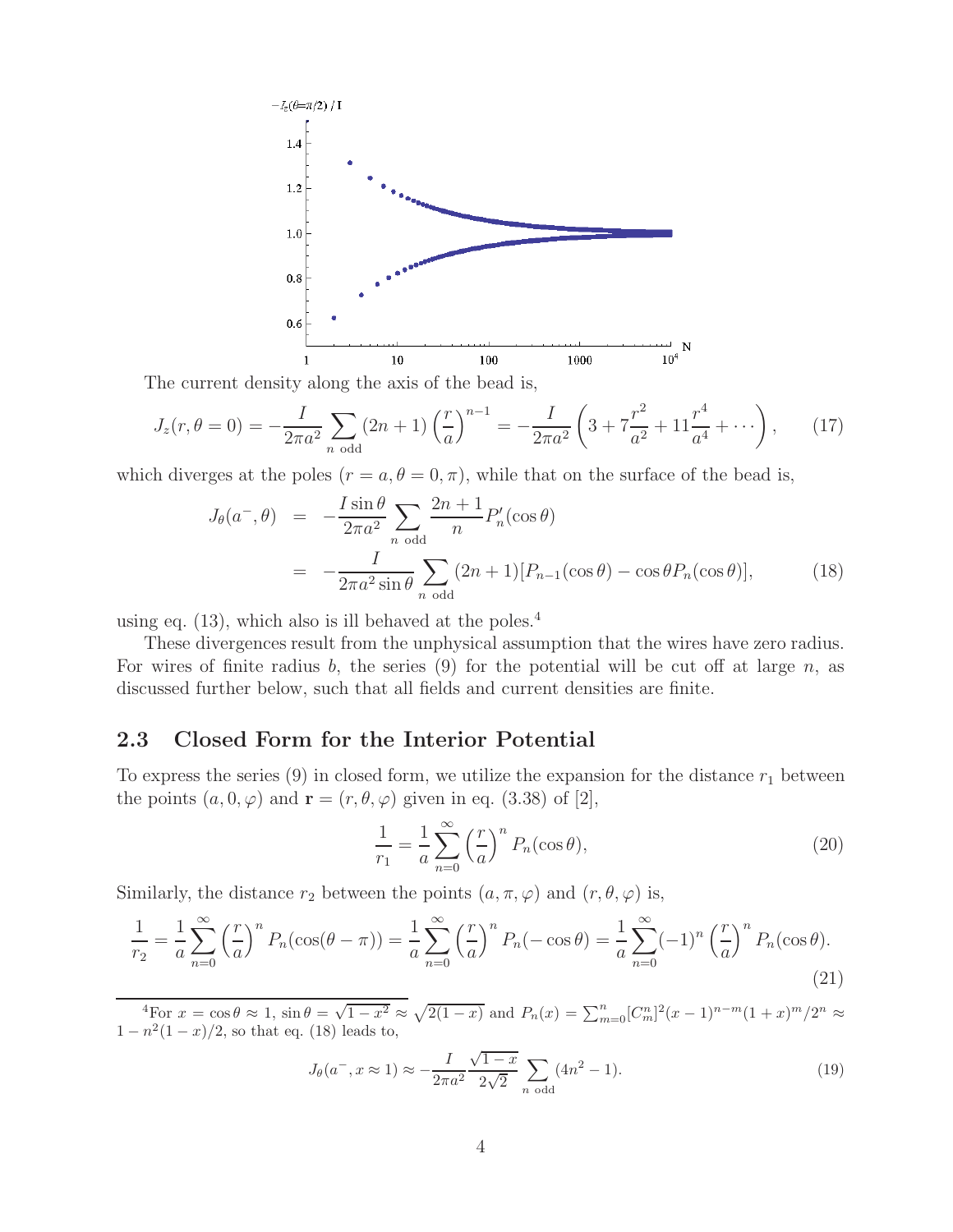Hence,

$$
\frac{1}{r_1} - \frac{1}{r_2} = \frac{2}{a} \sum_{n \text{ odd}} \left(\frac{r}{a}\right)^n P_n(\cos \theta).
$$
 (22)

It follows that, on integration along the radius from the origin to the point  $(r, \theta)$ ,

$$
\int_0^r \left(\frac{1}{r_1} - \frac{1}{r_2}\right) \frac{dr'}{r'} = \frac{2}{a} \sum_{n \text{ odd}} \frac{1}{n} \left(\frac{r}{a}\right)^n P_n(\cos \theta). \tag{23}
$$

Then, eqs. (9) and (22)-(23) combine to give to the alternative form (1) for  $\phi$ ,

$$
\phi(r < a, \theta, \varphi) = \frac{I}{2\pi\sigma} \left[ \frac{1}{r_1(\mathbf{r})} - \frac{1}{r_2(\mathbf{r})} + \frac{1}{2} \int_0^r \left( \frac{1}{r_1(\mathbf{r}')} - \frac{1}{r_2(\mathbf{r}')} \right) \frac{dr'}{r'} \right],
$$
\n
$$
= \frac{I}{2\pi\sigma} \left[ \frac{1}{r_1(\mathbf{r})} - \frac{1}{r_1(\mathbf{r})} + \frac{1}{2a} \ln \frac{a + r \cos \theta + r_2(\mathbf{r})}{a - r \cos \theta + r_1(\mathbf{r})} \right],
$$
\n(1)

where  $\mathbf{r}' = (r', \theta, \varphi)$ .

As we approach the "north" pole,  $r_1 \rightarrow 0$ , the first term in eq. (1) dominates. Similarly, near the "south" pole,  $r_2 \rightarrow 0$ , the second term dominates (we claim; details in eqs. (39)-(40) below). That is, the potential  $\phi$  diverges at the poles for the case of very fine wires.

The electric field inside the bead has components,

$$
E_r(\mathbf{r}) = -\frac{\partial \phi}{\partial r} = \frac{I}{2\pi\sigma} \left[ \frac{r - a\cos\theta}{r_1^3(\mathbf{r})} - \frac{r + a\cos\theta}{r_2^3(\mathbf{r})} + \frac{1}{2r r_1(\mathbf{r})} - \frac{1}{2r r_2(\mathbf{r})} \right],\tag{24}
$$

$$
E_{\theta}(\mathbf{r}) = \frac{\sin \theta}{r} \frac{\partial \phi}{\partial \cos \theta}
$$
  
= 
$$
\frac{I \sin \theta}{2\pi \sigma} \left[ \frac{a}{r_1^3(\mathbf{r})} + \frac{a}{r_2^3(\mathbf{r})} + \frac{a + r_1(\mathbf{r})}{2ar_1[a - r\cos\theta + r_1(\mathbf{r})]} + \frac{a + r_2(\mathbf{r})}{2ar_2[a + r\cos\theta + r_2(\mathbf{r})]} \right].
$$
 (25)

The radial electric field (24) (and the radial current density  $\mathbf{J} = \sigma \mathbf{E}$ ) vanishes on the surface of the bead,  $r = a$ , except at the poles,  $\theta = 0, \pi$ . The electric field on the midplane  $\theta = \pi/2$ is,

$$
E_{\theta}(\theta = \pi/2) = -E_z(\theta = \pi/2) = \frac{I}{2\pi\sigma} \left[ \frac{2a}{(r^2 + a^2)^{3/2}} + \frac{1}{a(r^2 + a^2)^{1/2}} \right].
$$
 (26)

The total current crossing the midplane is, using Dwight 201.01 and 201.03,

$$
2\pi \int_0^a |J_z(\theta = \pi/2)| r dr = 2\pi \sigma \int_0^a |E_z(\theta = \pi/2)| r dr
$$
  
=  $I \int_0^a r dr \left[ \frac{2a}{(r^2 + a^2)^{3/2}} + \frac{1}{a(r^2 + a^2)^{1/2}} \right] = I,$  (27)

as expected.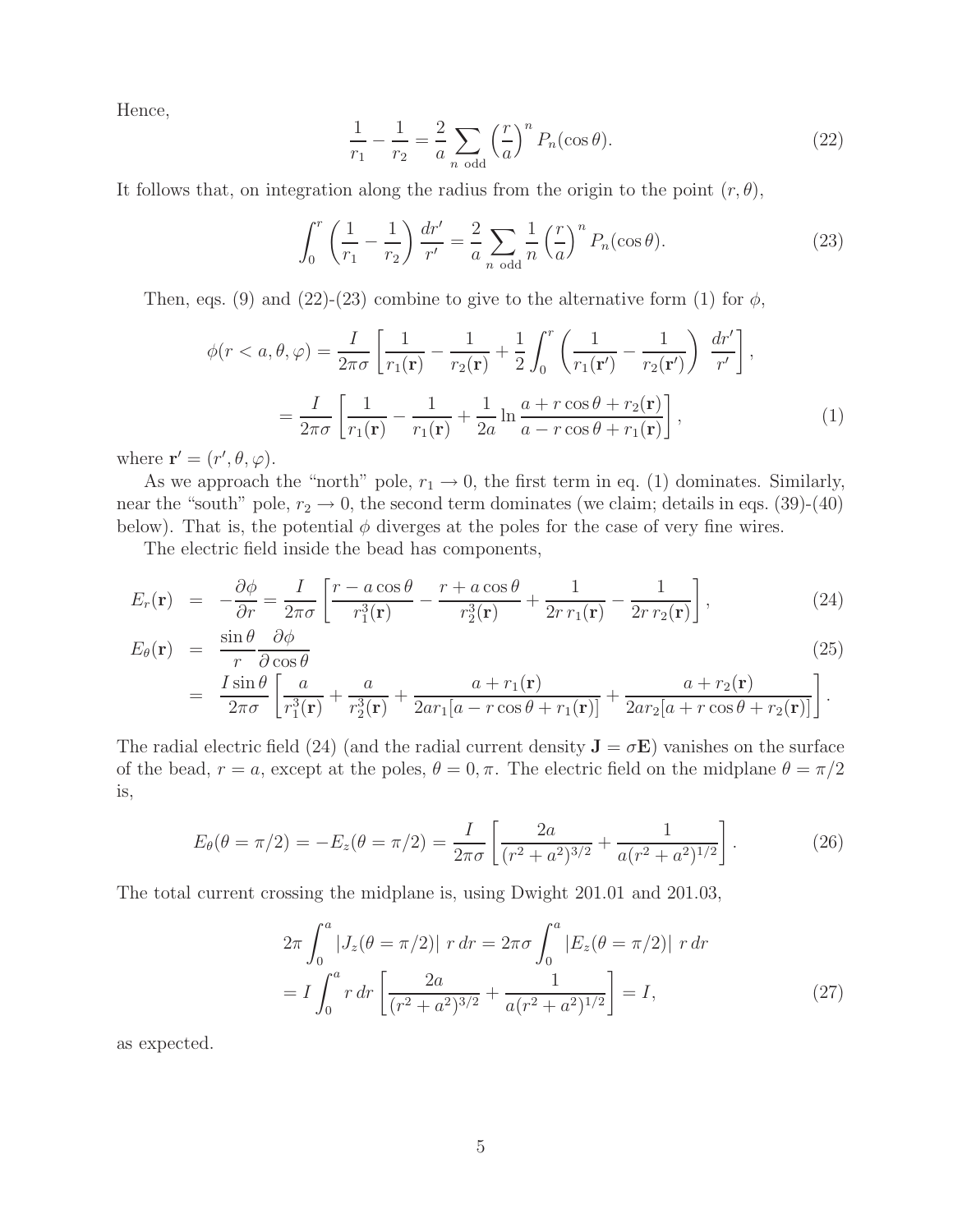## **2.4 Formal Solution for Wires of Radius** b

This section was suggested by Boris Ivetić.

We can obtain a solution for wires of radius  $b \ll a$ , which make contact with the bead over a spherical cap of angle  $\alpha = \sin^{-1} b/a \approx b/a$ , if we suppose that the radial electric field on this cap is given by,

$$
E_r(a^-, |\cos \theta| > \cos \alpha \approx 1 - b^2/2a^2) = \frac{J_r}{\sigma} \approx \mp \frac{I}{\pi b^2 \sigma},\qquad(28)
$$

which is a good approximation for small  $b/a$ . As before, the radial electric field at the surface of the bead is zero outside the region of contact with the wires,

$$
E_r(a^-, |\cos \theta| < \cos \alpha) = 0. \tag{29}
$$

Now, eqs.  $(3)-(4)$ , together with the boundary conditions  $(28)-(29)$ , lead to the relation,

$$
\sum_{n \text{ odd}} \frac{n A_n}{a} P_n(\cos \theta) = \pm \frac{I}{\pi b^2 \sigma} \begin{cases} 1 & (\left| \cos \theta \right| > \cos \alpha), \\ 0 & (\left| \cos \theta \right| < \cos \alpha). \end{cases} (30)
$$

Multiplying by  $P_n$  and integrating with respect to  $x = \cos \theta$  yields, using eq. (12),

$$
\frac{2nA_n}{(2n+1)a} = \frac{2I}{\pi b^2 \sigma} \int_{\cos \alpha}^1 P_n(x) \, dx = \frac{2I}{(2n+1)\pi b^2 \sigma} \int_{\cos \alpha}^1 (P'_{n+1}(x) - P'_{n-1}(x)) \, dx,\tag{31}
$$

$$
A_n = \frac{Ia}{n\pi b^2 \sigma} (P_{n-1}(\cos \alpha) - P_{n+1}(\cos \alpha)). \tag{32}
$$

A Mathematica evaluation of the potential,  $\phi_N (r = a^-, \sin \theta = b/a = 0.03)$ 

 $\sum_{n=0}^{2N-1} A_n \left(\frac{r}{a}\right)^n P_n(\cos\theta) = \sum_{n=0}^N A_{2n+1} \left(\frac{r}{a}\right)^{2n+1} P_{2n+1}(\cos\theta)$ , at the point of contact of the outer radius of the lead wire with the resistive bead, for  $b/a = 0.03$ , is shown below as a function of  $N$ , the number of terms computed.<sup>5</sup>



The numerical evaluation converges to  $\approx 1.05I/\pi\sigma b$  after roughly  $N = 2a/b = 67$  terms, while sec. 2.2 indicates that the value should be I/2πσb. *In my view, while the numerical*

 ${}^{5}$ Due to Boris Ivetić, http://kirkmcd.princeton.edu/examples/resistive\_bead\_k1.nb.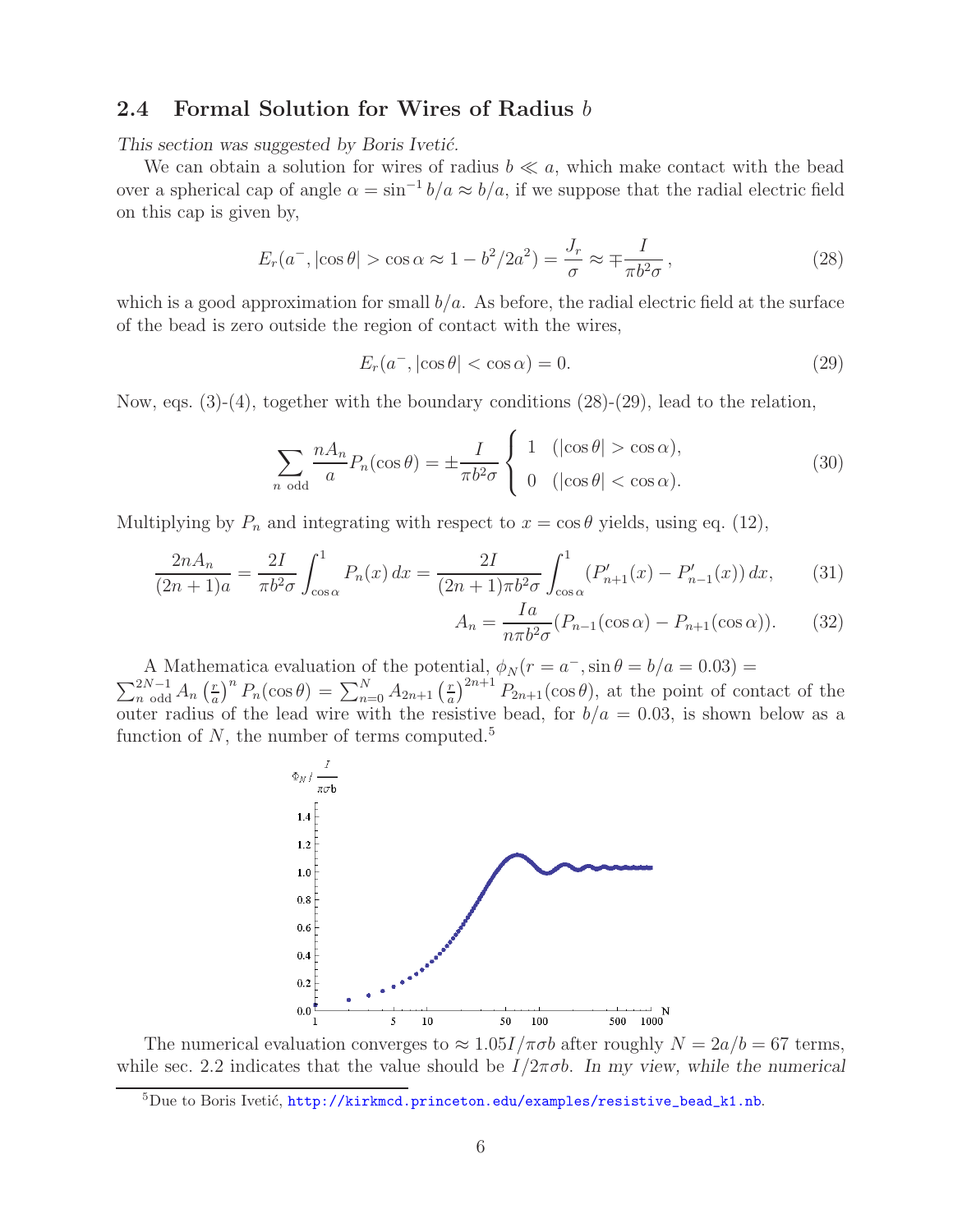*evaluation converges, the asymptotic value so found is not necessarily accurate, as each*  $P_n(\cos \theta)$  *is itself the result of a series expansion, also requiring*  $\gtrsim a/b$  *terms for convergence,* such that the overall numerical computation involves thousands of terms for  $N > a/b$ <sup>6,7</sup>

So, we return to discussion of the forms (1) and (9) in sec. 2.5.

#### **2.4.1 Current across the Midplane**

For the case of wires with finite radius,  $b/a = 0.03$ , we use the potential with Fourier coefficients (32) to obtain the current density at the midplane,  $\theta = \pi/2$ , recalling eqs. (10) and (14),

$$
J_z(r, \theta = \pi/2) = -\frac{Ia}{\pi rb^2} \sum_{n \text{ odd}} \frac{1}{n} P'_n(0) (P_{n-1}(\cos \alpha) - P_{n+1}(\cos \alpha)) \left(\frac{r}{a}\right)^n
$$
  

$$
= \frac{Ia}{\pi rb^2} \sum_{n \text{ odd}} \frac{n+1}{n} P_{n+1}(0) (P_{n-1}(\cos \alpha) - P_{n+1}(\cos \alpha)) \left(\frac{r}{a}\right)^n
$$
  

$$
= \frac{Ia}{\pi rb^2} \sum_{n=0}^{\infty} \frac{2n+2}{2n+1} P_{2n+2}(0) (P_{2n}(\cos \alpha) - P_{2n+2}(\cos \alpha)) \left(\frac{r}{a}\right)^{2n+1} . \tag{34}
$$

The corresponding total current flowing across the midplane is, using eq. (13),

$$
I_z(\theta = \pi/2) = 2\pi \int_0^a J_z r dr
$$
  
= 
$$
2I \frac{a^2}{b^2} \sum_{n=0}^{\infty} \frac{1}{2n+1} P_{2n}(0) (P_{2n}(\cos \alpha) - P_{2n+2}(\cos \alpha)).
$$
 (35)

A Mathematica evaluation of the current across the midplane,  $I_N(\theta = \pi/2)$ , is shown below for  $b/a = 0.03$  as a function of N, the number of terms computed.<sup>8</sup>

$$
J_z(r, \theta = 0) = -\sigma \frac{\partial \phi(r, \theta = 0)}{\partial r} = -\frac{I}{\pi b^2} \sum_{n \text{ odd}} (P_{n-1}(\cos \alpha) - P_{n+1}(\cos \alpha)) \left(\frac{r}{a}\right)^{n-1}.
$$
 (33)

At the poles,  $r = a, \theta = 0, \pi$ , all terms in the series (33) cancel except for the very first, with  $P_0(\cos \alpha) = 1$ , which implies that  $J_z(a, \theta = 0, \pi) = -I/\pi b^2$ , as expected for lead wires of radius b.<br><sup>8</sup>Due to Boris Ivetić, **http://kirkmcd.princeton.edu/examples/resistive\_bead\_k4.nb.** 

<sup>&</sup>lt;sup>6</sup>For large enough n,  $P_n(x)$  is oscillatory on the interval  $[\cos \alpha, 1]$ , so the integral  $\int_{\cos \alpha}^1 P_n(x) dx$  goes to zero and the potential remains finite near the poles.

<sup>&</sup>lt;sup>7</sup>In case of finite wires,  $b/a = 0.03$ , we can use the potential found above to obtain the current density along the axis of the bead,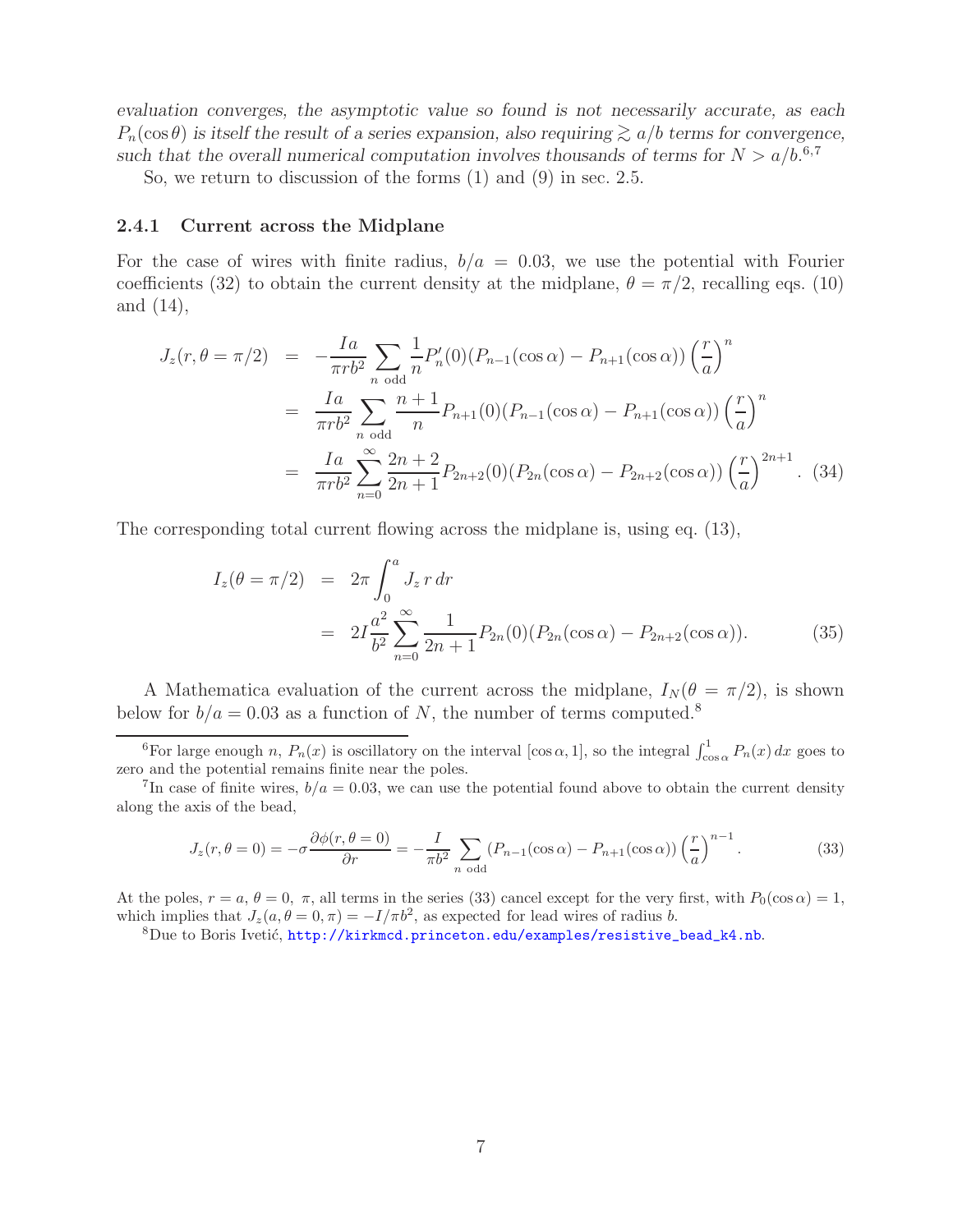

The numerical evaluation converges to a value about 1.25 times that expected.

### **2.5 Ohm's Law for Wires of Radius** b

When considering actual wires of radius  $b \ll a$ , we suppose that our solution (1) based on wires of zero radius, holds away from the region of contact between the wire and the bead. Indeed, we expect that the potential close to the wire, and outside the resistive bead, to be constant in planes perpendicular to the axis of the wire, so that the interface between the wire and the bead is an equipotential. This cuts off the formal divergence in eq. (1) near the poles.

In this way, the potential at the upper interface is obtained from (1) on putting  $r_1 = b$ and neglecting all but the first term,

$$
\phi_{\text{interface}} \equiv V \approx \frac{I}{2\pi\sigma b} \,. \tag{36}
$$

The potential difference across the bead is twice this,

$$
\Delta V = 2V \approx \frac{I}{\pi \sigma b} = I \frac{b}{\sigma \pi b^2} \equiv IR.
$$
\n(37)

Thus, the effective resistance of the bead is,

$$
R \approx \frac{1}{\pi \sigma b} = \frac{b}{\sigma \pi b^2},\tag{38}
$$

which is also the resistance of a piece of wire of radius b, length b, and conductivity  $\sigma$ .

To verify the claim that the first term of eq.  $(1)$  dominates for small  $r_1$ , we consider the point  $(r, \theta) = (a - b, 0)$  for  $b \ll a$ . Then, the first term of eq. (1) is 1/b, and the second term is  $1/(2a - b)$  which is negligible compared to the first. Inside the integral term of eq. (1), we have  $R_1 = a - r$  and  $R_2 = a + r$ , so the integral is,

$$
\int_0^{a-b} \left(\frac{1}{r_1} - \frac{1}{r_2}\right) d\ln r = \int_0^{a-b} \frac{2}{a^2 - r^2} dr = \frac{1}{a} \ln \frac{2a - b}{b} \approx \frac{1}{a} \ln \frac{2a}{b} . \tag{39}
$$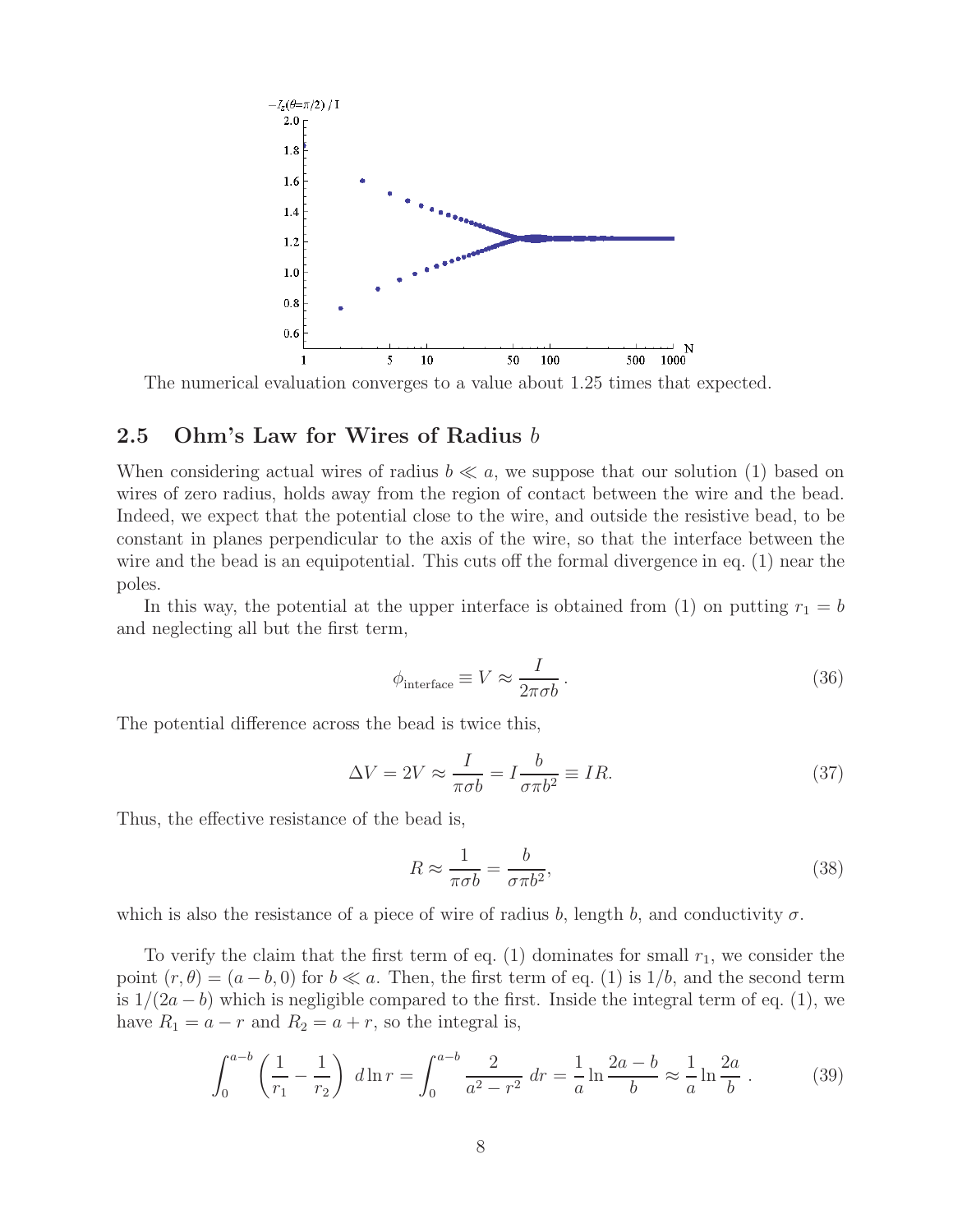The ratio of the integral term to the first term of (1) is therefore,

$$
\frac{b}{2a}\ln\frac{2a}{b},\tag{40}
$$

which goes to zero as b becomes small.

#### **2.6 Magnetic Field and Poynting Vector**

The power dissipated by the resistive bead is, according to eq. (38),

$$
P = I^2 R \approx \frac{I^2}{\pi \sigma b}.
$$
\n(41)

As a check on the solution (9) for the potential, we consider whether the dissipated power equals the integral of the Poynting flux,  $\mathbf{S} = (c/4\pi)\mathbf{E} \times \mathbf{B}$  (in Gaussian units), normal to the surface of the bead, where  $c$  is the speed of light in vacuum.

For this, we need the magnetic field **B** at  $r = a$ , due to the electric currents in the problem. This field is azimuthal, because of the azimuthal symmetry of the problem. Then, the magnetic field at the surface of the resistive bead follows easily from Ampère's law,

$$
2\pi r_{\perp}B_{\varphi}(r = a^{-}) = 2\pi a \sin \theta B_{0} = -\frac{4\pi}{c}I, \qquad B_{\varphi}(r = a^{-}) = -\frac{2I}{c \, a \sin \theta}, \tag{42}
$$

The radial component of the Poynting vector also depends on the electric field component,

$$
E_{\theta}(r = a^{-} = -\frac{1}{a} \frac{\partial \phi(r = a^{-})}{\partial \theta}.
$$
\n(43)

Then, the radial component of the Poynting vector at the surface of the bead is,

$$
S_r(r = a^-,\theta) = \frac{c}{4\pi} E_\theta(r = a^-) B_\varphi(r = a^-) = \frac{I}{2\pi a^2} \frac{1}{\sin \theta} \frac{\partial \phi(r = a^-)}{\partial \theta}
$$

$$
= -\frac{I}{2\pi a^2} \frac{\partial \phi(r = a^-)}{\partial \cos \theta} = -\frac{I}{2\pi a^2} \frac{I}{2\pi a \sigma} \sum_{n \text{ odd}} \left(2 + \frac{1}{n}\right) P'_n(\cos \theta). \quad (44)
$$

The integral of the radial component of the Poynting vector over the surface of the bead is,

$$
P_{\text{into bead}} = -2\pi a^2 \int_{-1}^1 S_r(r = a^-, \theta) d\cos\theta = \frac{I^2}{2\pi a\sigma} \sum_{n \text{ odd}} \left(2 + \frac{1}{n}\right) \int_{-1}^1 P'_n(\cos\theta) d\cos\theta
$$

$$
= \frac{I^2}{\pi a\sigma} \sum_{n \text{ odd}} \left(2 + \frac{1}{n}\right) \approx \frac{b}{a} I^2 R \sum_{n \text{ odd}} \left(2 + \frac{1}{n}\right). \tag{45}
$$

Formally, the result (45) diverges, which corresponds to infinite power dissipation at the points of contact of the wires with the bead, in the limit of zero radius of these wires. For wires of finite radius b, the power dissipated is finite,  $P = I^2 R$  for resistance R as approximated in eq. (38), but then the formal solutions (1) and (9) are only approximate. Since the sum of the first N terms of the series  $\sum_{N \text{ odd}}(2+1/n)$  is roughly N, we infer that the form  $(9)$  for the potential inside the bead in case of wires of radius b is a reasonable approximation if we keep only the first  $N \approx a/b$  terms.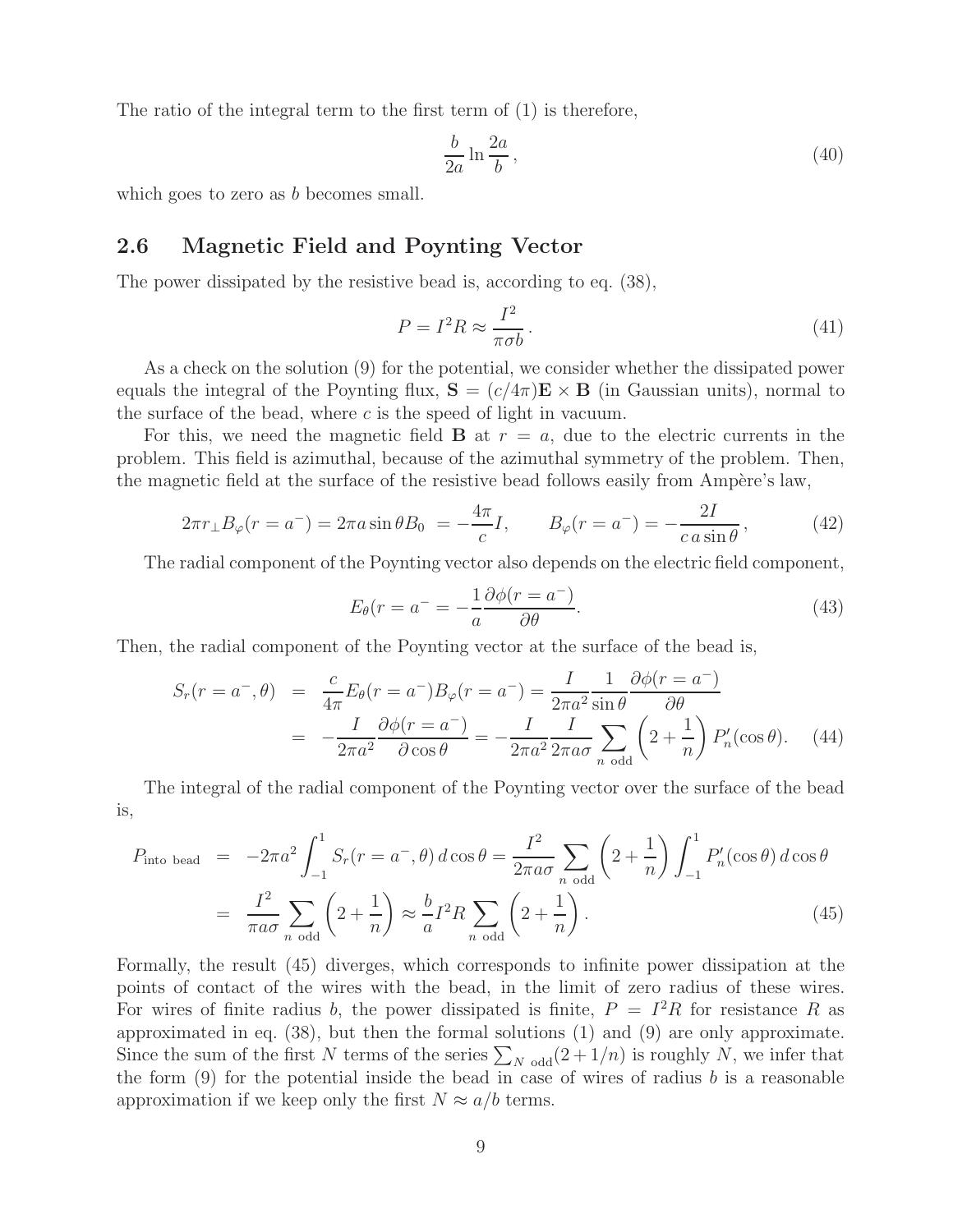#### **2.6.1 Finite wire case**

Following the same steps as in eqs  $(42)-(45)$  for the potential as calculated in sec. 2.4, the total power flowing into the bead is,

$$
P_{\text{into bead}} = -2\pi a^2 \int_{\cos(\alpha)}^{\cos(\pi-\alpha)} S_r(r = a^-,\theta) d\cos\theta
$$
  
\n
$$
= \frac{2I^2}{\pi b\sigma} \frac{a}{b} \sum_{n \text{ odd}} \frac{1}{n} P_n(\cos\alpha) (P_{n-1}(\cos\alpha) - P_{n+1}(\cos\alpha))
$$
  
\n
$$
= \frac{2I^2}{\pi b\sigma} \frac{a}{b} \sum_{n=0}^{\infty} \frac{1}{2n+1} P_{2n+1}(\cos\alpha) (P_{2n}(\cos\alpha) - P_{2n+2}(\cos\alpha)). \qquad (46)
$$
  
\n
$$
P_{N}/\frac{I^2}{\pi\sigma b}
$$
  
\n1.1  
\n1.2  
\n1.3  
\n1.4  
\n1.5  
\n1.6  
\n1.7  
\n1.8  
\n1.9  
\n1.10  
\n1.11  
\n1.2  
\n1.3  
\n1.4  
\n1.5  
\n1.6  
\n1.7  
\n1.9  
\n1.10  
\n1.11  
\n1.12  
\n1.13  
\n1.14  
\n1.2  
\n1.3  
\n1.4  
\n1.5  
\n1.6  
\n1.7  
\n1.8  
\n1.9  
\n1.10  
\n1.11  
\n1.12  
\n1.13  
\n1.14  
\n1.15  
\n1.16  
\n1.17  
\n1.19  
\n1.10  
\n1.10  
\n1.11  
\n1.12  
\n1.13  
\n1.14  
\n1.15  
\n1.16  
\n1.17  
\n1.19  
\n1.10  
\n1.10  
\n1.10  
\n1.11  
\n1.12  
\n1.13  
\n1.14  
\n1.15  
\n1.16  
\n1.17  
\n1.19  
\n1.10  
\n1.10  
\n1.10  
\n1.10  
\n1.11  
\n1.12  
\n1.13  
\n1.14  
\n1.15  
\n1.16  
\n1.17  
\n1.19  
\n1.10  
\n1.10  
\

A Mathematica computation of eq. (46) for  $b/a = 0.03$  is show above, as a function of the number N of terms kept in the summation.<sup>9</sup> The series appears to converge to  $1.3I^2/\pi\sigma b$ rather than to  $I^2R = I^2/2\pi\sigma b$  as expected from sec. 2.5. If the numerical result in sec. 2.4 were correct, we would expect eq. (46) to converge to  $1.05I^2/\pi\sigma b$ , which suggests that neither numerical result is highly accurate.

#### **2.7 Potential outside the Resistive Bead**

We now consider the problem outside the bead, for which one model is that the wires are perfect conductors extending from  $r = a$  to distance d, where they are attached to perfectly conducting hemispheres of radius  $d$ , with a ring-shaped battery of potential difference  $2V$ between them at location  $(r, \theta) = (d, \pi/2)$ .

 $^{9}$ Due to Boris Ivetić, http://kirkmcd.princeton.edu/examples/resistive\_bead\_k2.nb.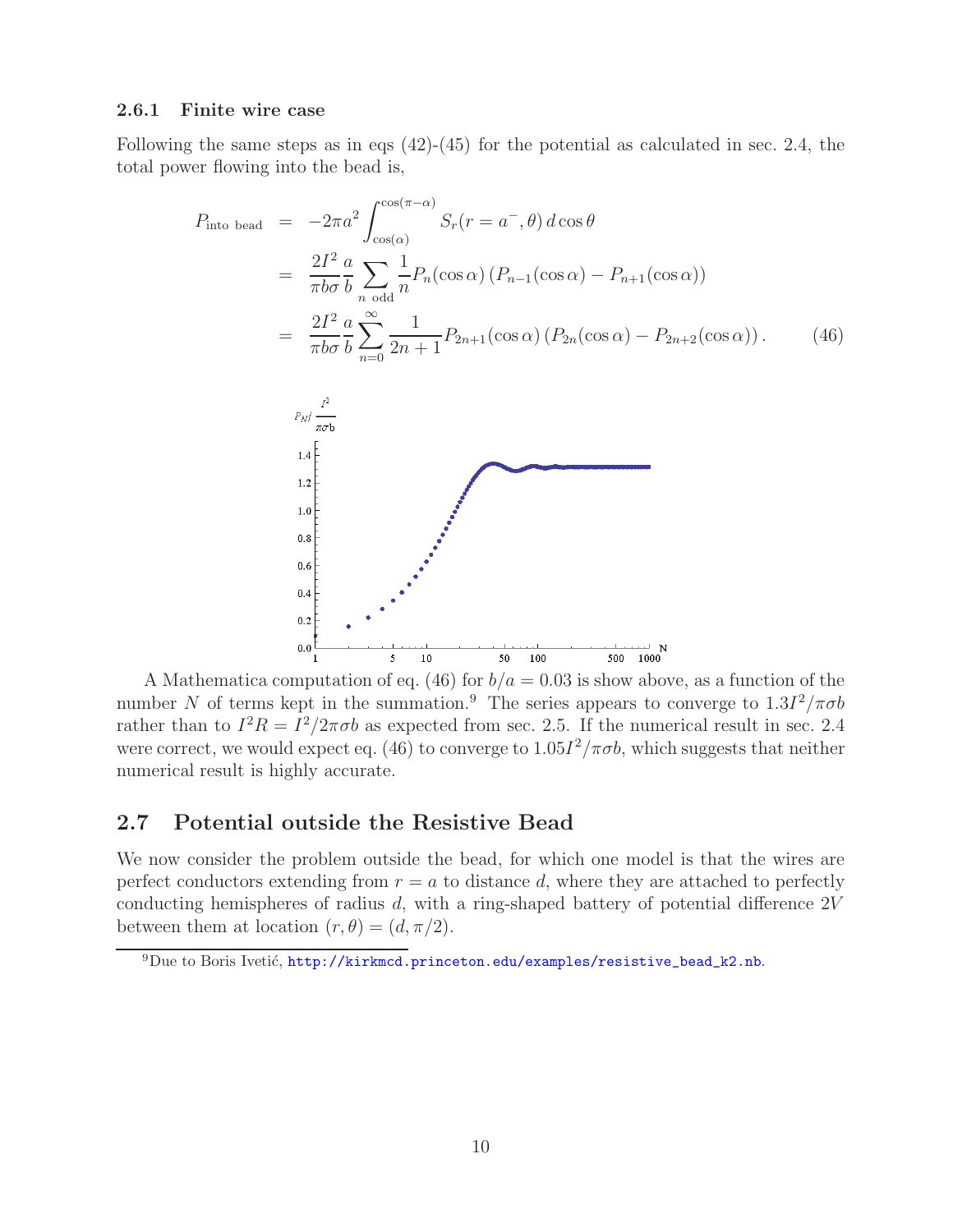

In the region  $a < r < d$  and outside the wires at  $\theta = 0$  and  $\pi$ , the potential obeys  $\nabla^2 \phi = 0$ , is azimuthally symmetric, and symmetric about the plane  $\theta = \pi/2$ , so it can be expanded as,

$$
\phi(a < r < d) = \sum_{n \text{ odd}} \left[ B_n \left( \frac{r}{a} \right)^n + C_n \left( \frac{a}{r} \right)^{n+1} \right] P_n(\cos \theta). \tag{47}
$$

Continuity of the potential at  $r = a$  requires, recalling eqs. (3) and (8), that,

$$
B_n + C_n = A_n = \frac{(2n+1)I}{2\pi a n \sigma} = \frac{(2n+1)bV}{an}.
$$
 (48)

The constant potential  $V$  on the upper hemisphere requires that,

$$
\phi(r=d, 0<\cos\theta<1)=V=\sum_{n \text{ odd}}\left[B_n\left(\frac{d}{a}\right)^n+C_n\left(\frac{a}{d}\right)^{n+1}\right]P_n(\cos\theta),\qquad(49)
$$

and the constant potential  $V$  on the upper wire requires that,

$$
\phi(a < r < d, \theta = 0) = V = \sum_{n \text{ odd}} \left[ B_n \left( \frac{r}{a} \right)^n + C_n \left( \frac{a}{r} \right)^{n+1} \right]. \tag{50}
$$

If we multiply eq. (49) by  $P_n(\cos \theta) = P_n(x)$  and integrate over x from 0 to 1, we obtain (using Wolfram Alpha with integrate Legendre P(n,x) from  $x=0$  to 1),<sup>10</sup>

$$
V \int_0^1 P_n(x) \, dx = \frac{\sqrt{\pi} V}{2\Gamma(1 - \frac{n}{2})\Gamma(\frac{n+3}{2})} \equiv K_n V = \frac{1}{2n+1} \left[ B_n \left( \frac{d}{a} \right)^n + C_n \left( \frac{a}{d} \right)^{n+1} \right], \tag{51}
$$

 $K_1 = 1/2, K_3 = -1/8, K_5 = 1/16, K_7 = -5/128, K_9 = 7/256, K_{11} = -21/1024, ...$ Combining this with eq. (48), we find,

$$
B_n = \frac{(2n+1)V}{\left(\frac{d}{a}\right)^n - \left(\frac{a}{d}\right)^{n+1}} \left[K_n - \frac{b}{an} \left(\frac{a}{d}\right)^{n+1}\right], \qquad C_n = \frac{(2n+1)V}{\left(\frac{d}{a}\right)^n - \left(\frac{a}{d}\right)^{n+1}} \left[\frac{b}{an} \left(\frac{d}{a}\right)^n - K_n\right].
$$
 (52)

<sup>&</sup>lt;sup>10</sup>Jackson uses Rodrigues' formula and integration by parts  $n$  times to find  $K_n = (-1/2)^{(n-1)/2}(n-2)!!/2[(n+1)/2]!,$  his eq. (3.26) [2].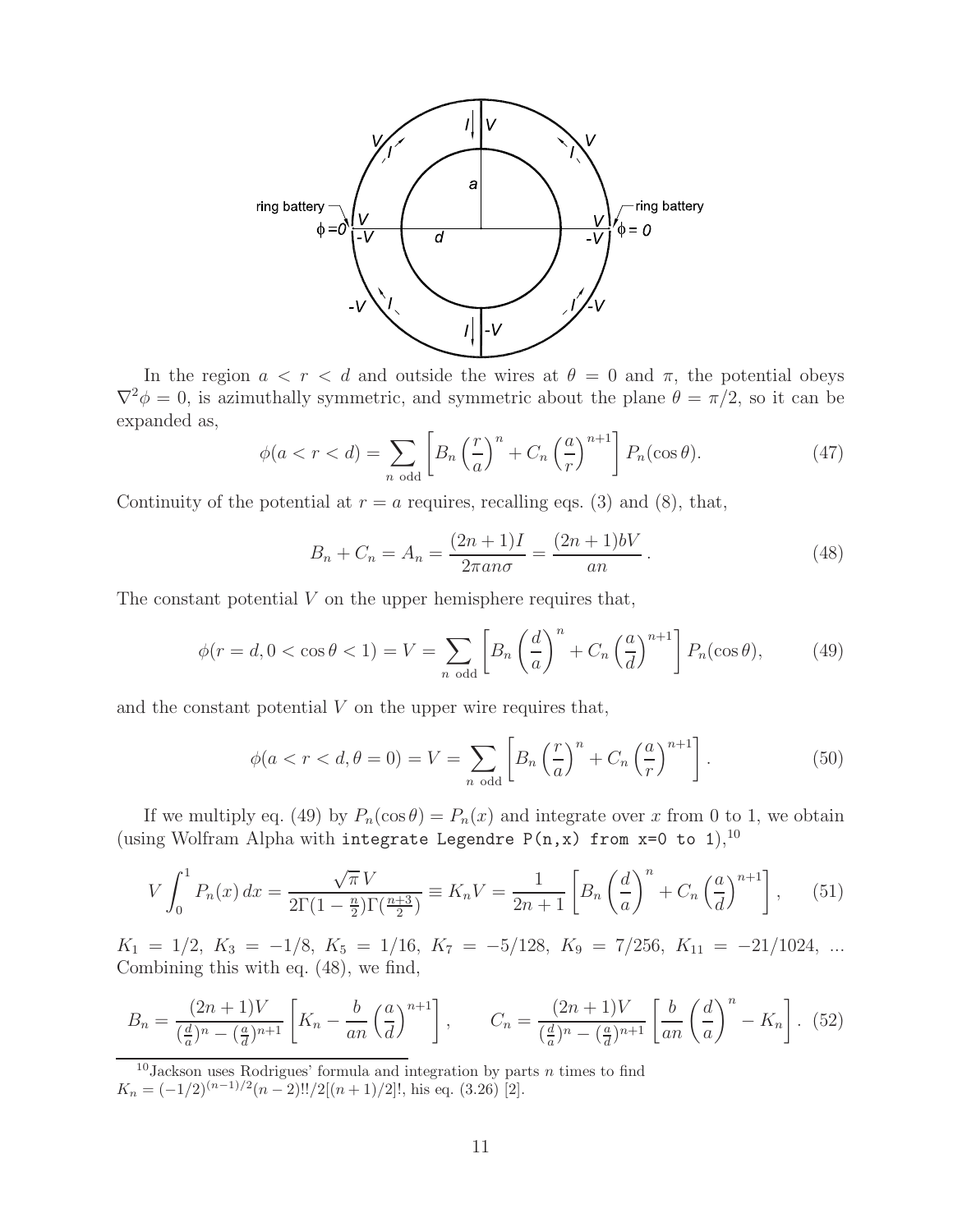It is not obvious how well the  $B_n$  and  $C_n$  of eq. (52) satisfy the condition (50), but a numerical example suggests that they do so. For example, suppose that  $d = 2a, b/a = 0.03$ and  $V = 1$ . Then, using only the first six terms of eq. (50) yields the following plot,<sup>11</sup>



*The potential outside the perfectly conducting hemispheres, which are held at potentials*  $\pm V$ , is given in eq. (3.36) of [2]. In our notation,

$$
\phi(r > d) = V \sum_{n \text{ odd}} (2n+1) K_n \left(\frac{d}{r}\right)^{n+1} P_n(\cos \theta). \tag{53}
$$

#### **2.8 Surface Charge Density on the Resistive Bead**

We also infer that the surface  $r = a$  of the bead supports electric charge density,

$$
\varsigma(\theta) = \frac{E_r(r = a^+) - E_r(r = a^-)}{4\pi} = -\frac{\partial}{\partial r} [\phi(r = a^+) - \phi(r = a^-)]
$$
(54)  
= 
$$
\sum_{n \text{ odd}} \frac{-nB_n + (n+1)C_n + nA_n}{a} P_n(\cos \theta) = \sum_{n \text{ odd}} \frac{(2n+1)C_n}{a} P_n(\cos \theta).
$$

This illustrates the general result that current-carrying conductors (of finite conductivity  $\sigma$ ) have nonzero surface charge density, as needed to shape the electric field  $\mathbf{E} = \mathbf{J}/\sigma$  which drives the current inside the conductor [4].

*For completeness, we compute the linear charge density* λ *on the lead wires, and the surface charge density*  $\varsigma$  *on the inside and outside surfaces of the hemispheres at*  $r = d$ ,

$$
\lambda(a < r < d, \theta = 0, \pi) = 2\pi b \varsigma = \frac{b}{2} E_{\theta} = -\frac{b}{2r} \frac{\partial \phi}{\partial \theta}
$$

$$
= \frac{b}{2r} \sin \theta \sum_{n \text{ odd}} \left[ B_n \left(\frac{r}{a}\right)^n + C_n \left(\frac{a}{r}\right)^{n+1} \right] P'_n(\cos \theta)
$$

$$
\approx \pm \frac{b^2}{2r^2} \sum_{n \text{ odd}} \left[ B_n \left(\frac{r}{a}\right)^n + C_n \left(\frac{a}{r}\right)^{n+1} \right] P'_n(1)
$$

<sup>&</sup>lt;sup>11</sup>In the limit that  $d \gg a$ ,  $B_n \to 0$ ,  $C_n \to A_n$ , and eq. (50) would imply that  $V \to 0$ . That is, to satisfy all three constraints (47), (49) and (50) on the potential  $\phi(a < r < d)$ , we need  $B_n$  nonzero, and  $d/a$  finite.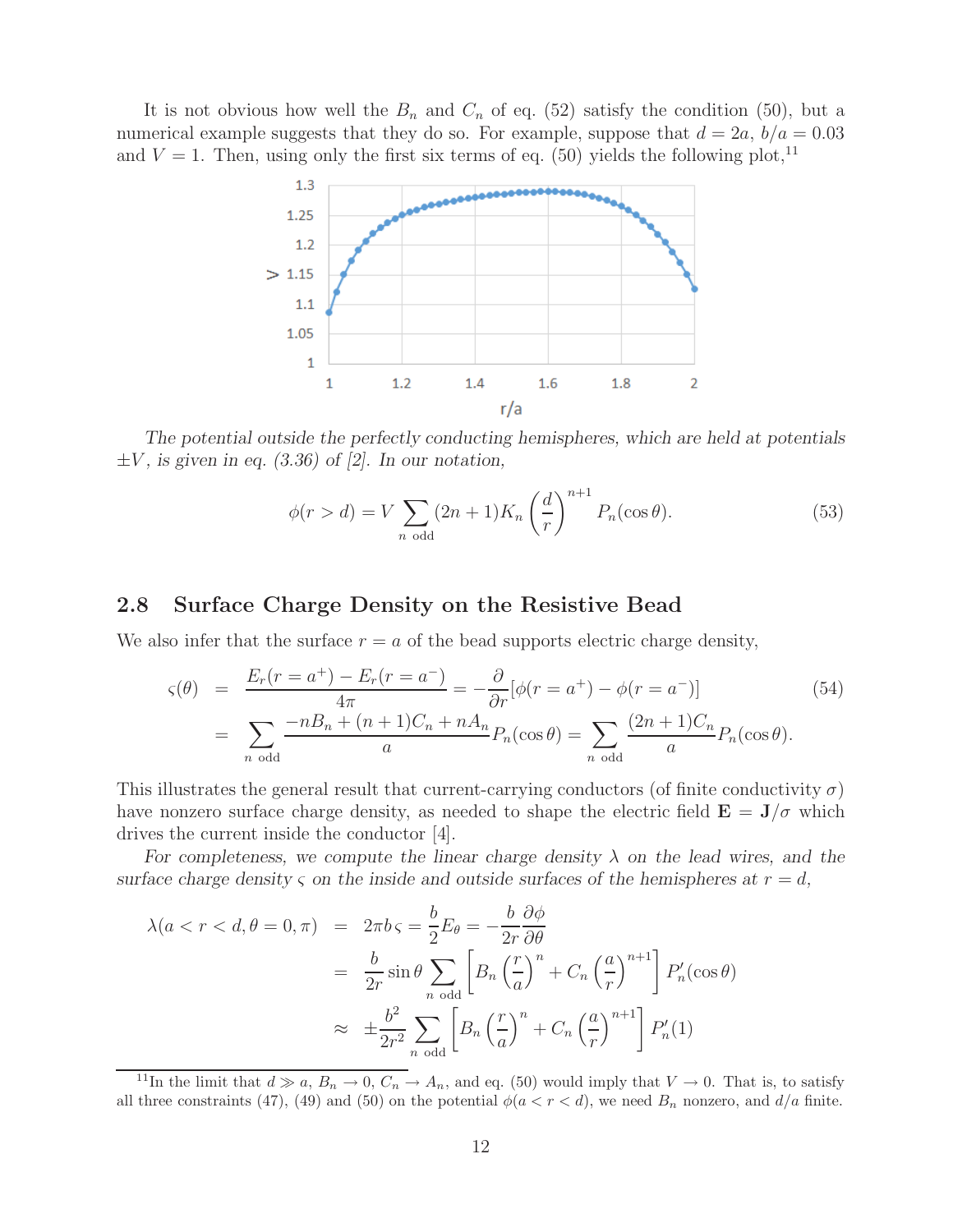$$
\approx \pm \frac{b^2}{4r^2} \sum_{n \text{ odd}} n(n+1) \left[ B_n \left( \frac{r}{a} \right)^n + C_n \left( \frac{a}{r} \right)^{n+1} \right],\tag{55}
$$

$$
\varsigma(r = d^{-}) = -\frac{E_r(r = d^{-})}{4\pi} = \frac{1}{4\pi} \frac{\partial \phi(r = d^{-})}{\partial r}
$$

$$
= \frac{1}{4\pi d} \sum_{n \text{ odd}} \left[ n B_n \left( \frac{d}{a} \right)^n - (n+1) C_n \left( \frac{a}{d} \right)^{n+1} \right] P_n(\cos \theta), \quad (56)
$$

$$
\varsigma(r = d^{+}) = -\frac{1}{4\pi} \frac{\partial \phi(r = d^{+})}{\partial r} = \frac{V}{4\pi d} \sum_{n \text{ odd}} (n+1)(2n+1) K_{n} P_{n}(\cos \theta), (57)
$$

where  $P'_n(1) = dP_n(x = 1)/dx = n(n+1)/2$ , and  $\sin \theta \approx b/r$  for points on the surface of the *lead wires.*

## **A Appendix: Resistive Spherical Shell**

*This Appendix was suggested by Boris Iveti´c.*

We can also consider the case of a resistive spherical shell of outer radius  $a$  and thickness  $\epsilon \ll a$ .

### **A.1 Surface Current and Total Resistance of the Shell**

The surface current density **K** (per unit length) on a resistive shell has only a  $\theta$ -component, related by conservation of charge flowing across rings of circumference  $2\pi a \sin \theta$  at angles  $\theta$ as,

$$
K_{\theta}(\theta) = \frac{I}{2\pi a \sin \theta}.
$$
\n(58)

To estimate the electrical resistance R of the spherical shell, we note that an annulus of extent  $a d\theta$  about angle  $\theta$ , with circumference  $C = 2\pi a \sin \theta$ , has resistance  $dR = a d\theta / \sigma_S C =$  $d\theta/2\pi\sigma_S\sin\theta$  to the surface current  $K_{\theta}$ . To find the total resistance, we integrate dR from  $\theta = b/a$  to  $\pi - b/a$ , supposing the current enters and exits the shell through wires of radius  $b \ll a$ . Then,

$$
R \approx 2 \int_{b/a}^{\pi/2} dR = \frac{1}{\pi \sigma_S} \int_{b/a}^{\pi/2} \frac{d\theta}{\sin \theta} \approx -\frac{1}{\pi \sigma_S} \ln \frac{b}{2a},\qquad(59)
$$

which is very large for small  $b/a$ , in contrast to the result (38) for a solid resistive bead (of volume conductivity  $\sigma$ ).

### **A.2 Potential inside the Shell**

The resistive shell supports charge densities on both of its surfaces, which in the limit of zero thickness  $\epsilon$  we suppose is a single surface density  $\varsigma(a, \theta)$ . Then, the potential for  $r < a - \epsilon \approx a$ (as well at that for  $a < r < d$  and  $r > d$ ) obeys  $\nabla^2 \phi = 0$ , so we can again seek a potential